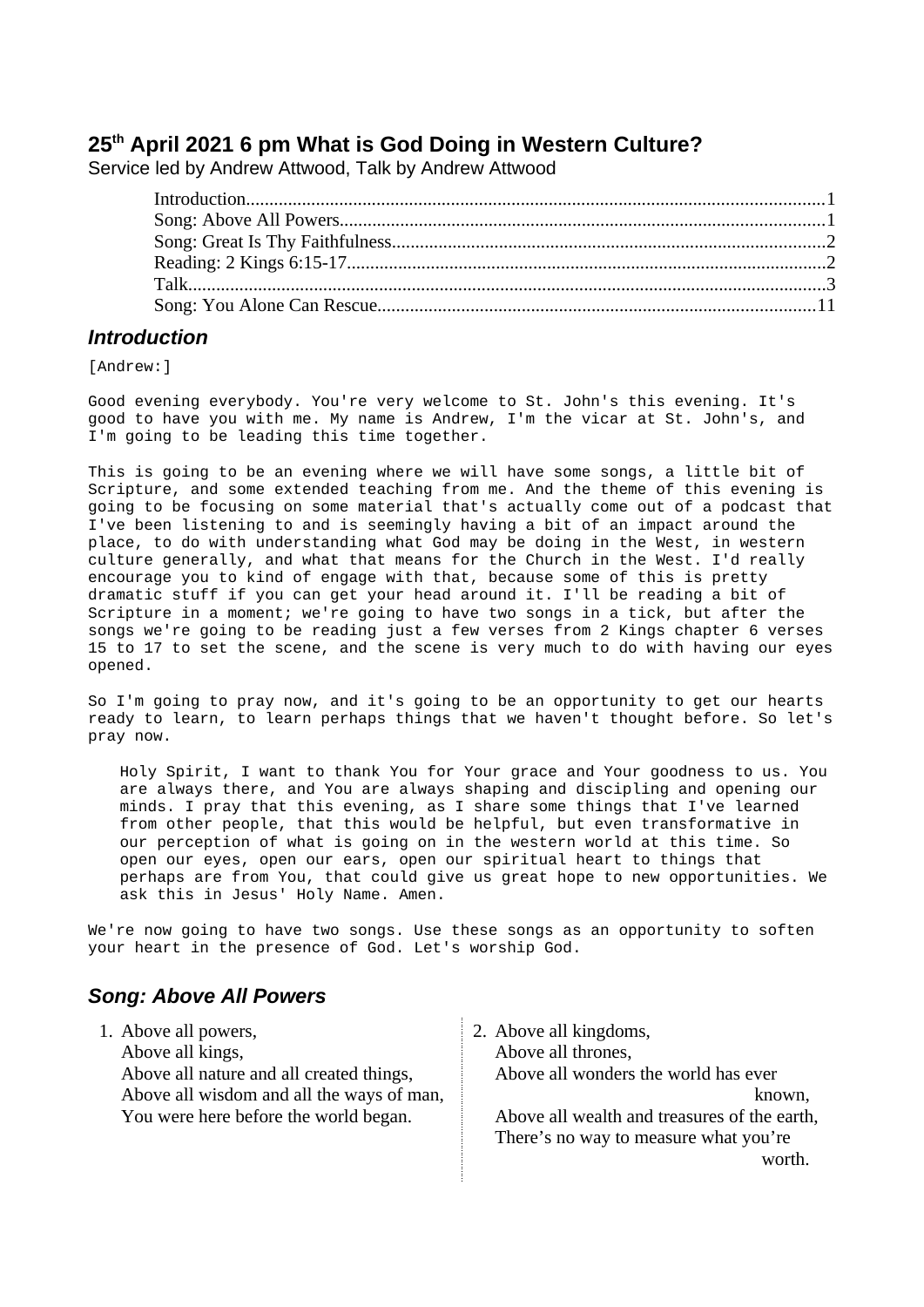*Chorus:*

Crucified, Laid behind the stone, You lived to die, Rejected and alone. Like a rose trampled on the ground, You took the fall And thought of me Above all.

*Repeat verses 1, 2 and chorus*

*Repeat chorus again*

# <span id="page-1-1"></span>*Song: Great Is Thy Faithfulness*

1. Great is Thy faithfulness, O God my Father; There is no shadow of turning with Thee, Thou changest not, Thy compassions they fail not, As Thou hast been, Thou forever wilt be.

## *Chorus:*

Great is Thy faithfulness! Great is Thy faithfulness! Morning by morning new mercies I see; All I have needed Thy hand hath provided; Great is Thy faithfulness, Lord unto me!

2. Summer and winter and springtime and harvest, Sun, moon, and stars in their courses above; Join with all nature in manifold witness, To Thy great faithfulness, mercy, and love.

## *Chorus*

3. Pardon for sin and a peace that endureth, Thine own dear presence to cheer and to guide; Strength for today, and bright hope for tomorrow Blessings all mine, with ten thousand beside.

*Chorus x 2*

# <span id="page-1-0"></span>*Reading: 2 Kings 6:15-17*

Amen. So once again, just a brief prayer.

Father, would You cause us to focus on Jesus and to remember Your grace and Your faithfulness. And Lord, would You give us teachable hearts now as we engage with Your word, and as we engage with insights from others. In Jesus' name. Amen.

So very, very briefly as a kind of an initial whetter of the appetite, in 2 Kings 6 we have one of the stories relating to Elisha. And it's one of those occasions where the enemies of Israel, or the enemies of Elisha if you like, are oppressing him, and there's nervousness in the servant of Elisha. You find it says this, from verse 15,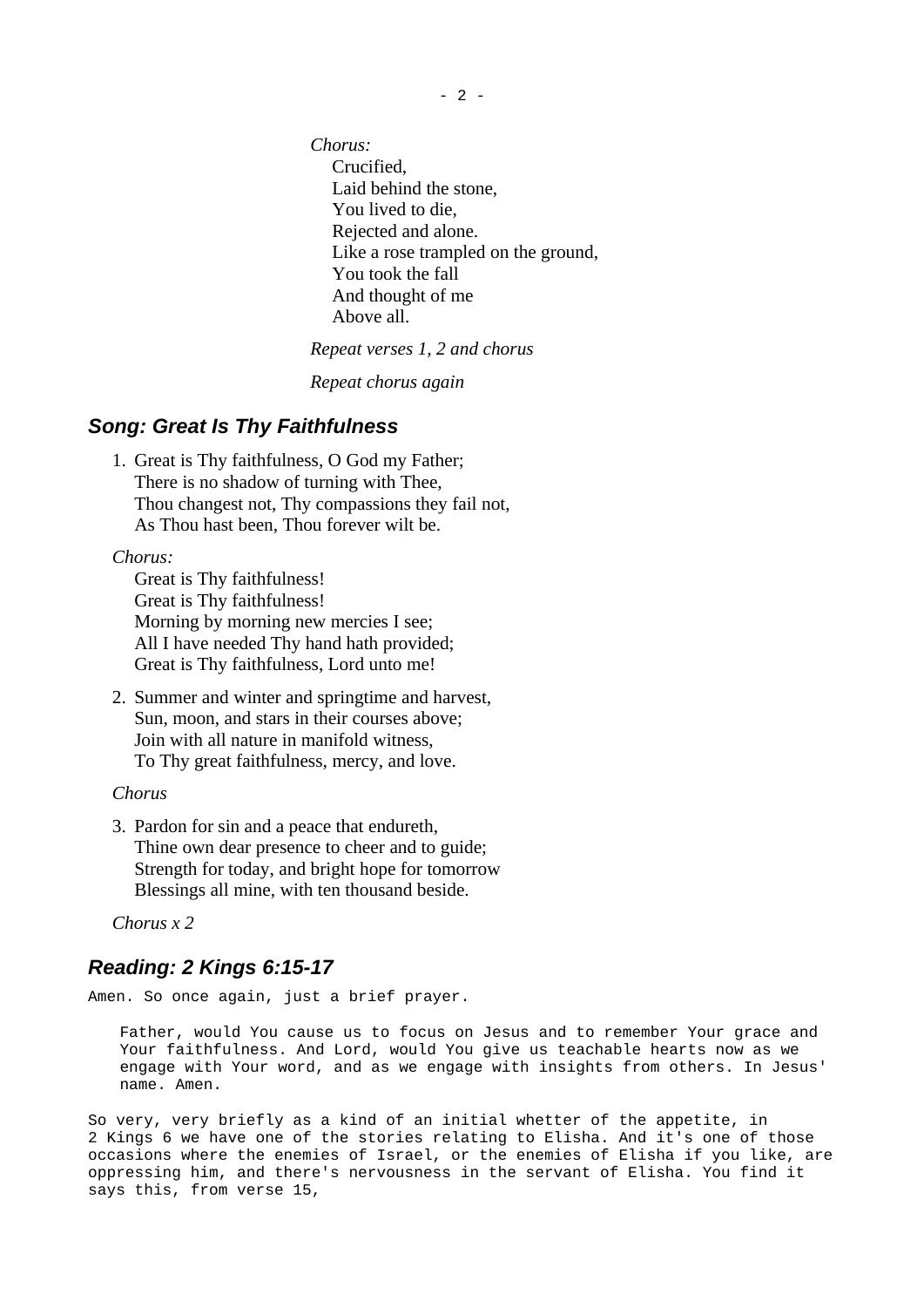15 When an attendant of the man of God {which was Elisha} rose early in the morning and went out, an army with horses and chariots was all around the city. His servant said, "Alas, master! What shall we do?" 16 He replied, "Do not be afraid, for there are more with us than there are with them." 17 Then Elisha prayed: "O LORD, please open his eyes that he may see." So the LORD opened the eyes of the servant, and he saw; the mountain was full of horses and chariots of fire all around Elisha.

### <span id="page-2-0"></span>*Talk*

We have this story from Scripture of a servant who can't quite get how overwhelmed and oppressed he feels by a surrounding army that makes him feel very small, and yet Elisha the man of God says, "You don't realise: there is more with us than there are against us," and he helps pray for this extraordinary new vision for his servant, who sees God's power markedly bigger than he had previously understood.

That's kind of the tone of where I want to go with this evening's talk. If we can just have this first slide up to set the scene. I wanted to talk to you about a podcast that I've been watching and listening to. It's hosted by John Mark Comer, it's called *This Cultural Moment*. And the podcast is often a discussion between John Mark Comer and Mark Sayers; they have other other guest speakers in, and I was pointed to this by some friends who said, "Andrew, you've just



John Mark Comer 'This Cultural Moment' (Podcast)



**Mark Sayers** 'The Portland Sessions'

got to listen to *The Portland Sessions*. You've just got to dial in to *This Cultural Moment*, listen to *The Portland Sessions*." And these sessions were done back in 2019, so just a couple of years ago, and it was from a tiny little conference that was talking about life in secular America post-Christian environment with some excerpts from what Mark Sayers was saying in his lectures about the health of the Church and the future of the Church.

The thing that is so gripping about this kind of material is that it completely changes your perception of what's really going on, just like in that passage from 2 Kings where the servant thinks that everything is against him and he's going to get killed. He looks again and thinks "Oh my gosh, things are different to what I saw."

Let me see if I can set the scene. Mark Sayers is a guy who for the last 20 years was kind of on the cutting edge of Cool Church. He was pressing into all kinds of different ways of doing Church. Kind of like Church that was very youth-relevant, different styles, different forms, all at a time in Australia (because that's where he comes from) when young people seem to be increasingly disinterested in inherited traditional Christian faith. He was trying everything in the book, he was a creative guy, he was wooing them with all kinds of different means of getting them through the doors to enjoy stuff. He wasn't just doing cool services, he was doing all kinds of exciting things that didn't even *look* like services. But one of the things that he started to find was the sheer effect of consumer Christianity and radical individualism was making it harder and harder to make actual disciples, particularly out of young people, and Mark Sayers, as a pastor and leader of various churches, was saying to himself and to God, "I can't turn this around! No matter what I do!" Cool Church wasn't working. It was almost as though the enemy wasn't simply pressing in from the outside, it was almost like the enemy was inside the Church.

And he recounts in one of his podcasts, he was standing up when he was talking, as usual, from the front about something. And as he was speaking, a kind of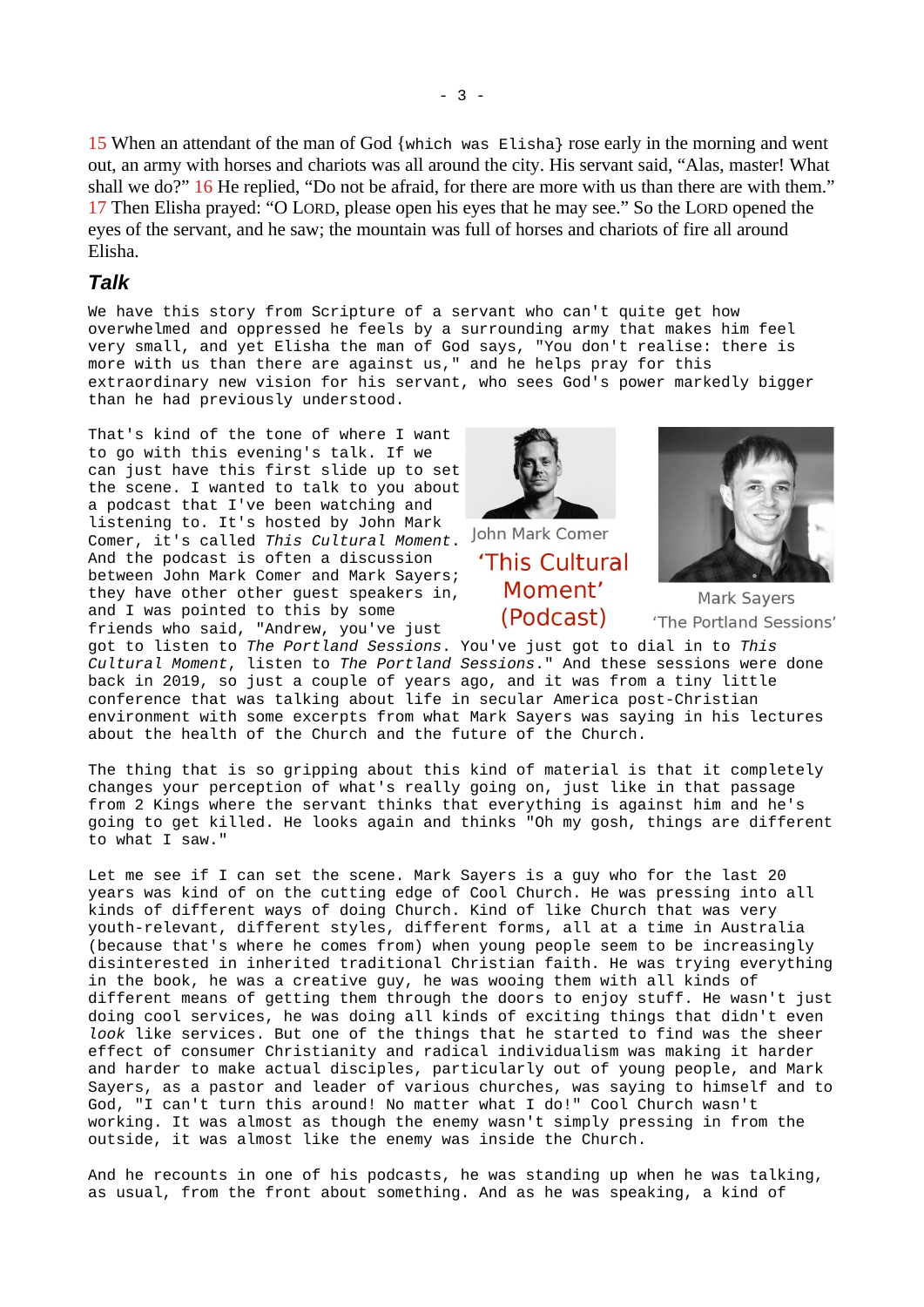question came into his head, that was, he perceived, from God, and he was reflecting, he'd tried all kinds of styles of church, he'd tried to reach people with all kinds of different things, trying to be desperately relevant. He'd started several church plants with people, and some of those had failed. People were reinventing their faith to be connected and relevant, but some of those people were now beginning to lose their faith because it didn't seem to be founded on anything. And Mark Sayers, he was thinking, "Well, what's the only thing I can do at this time? Is there any kind of merit in making Church at this time in Western history, a kind of little fortress where we all kind of like pull up the drawbridge and look after ourselves while society is changing and moving away from us?" But he started to get this sense that God was speaking and interrupting him at this very moment of his biggest doubts and fears.

He knew that cultural Christianity was burning up, he knew that in the West we were becoming marginalised, he knew that persecution was just beginning to increase a bit. But he had this strong sense in the middle of him doing a talk one time, he had a strong sense of God interrupting him and putting a question to him. It was as though God was saying, "What if, at this particular moment, I want to renew the Western Church – at this particular moment. What if the Church has to get so bad, before it can be turned around?" What if the Church can have the best teaching and the best worship and it's still not working, nothing working, no new structures working, what if, when the Church has gotten to the end of themselves, the end of their resources, it is only then, at this moment, that God decides to intervene, when renewal happens, where the people of God are left with nothing but a prayerful longing for God Himself to come and do something. What if this is that moment in the West?

Now this was a real interruption, because for Mark Sayers, he was feeling very defensive. He was feeling as though he he couldn't make anything happen. He'd pressed every button, pulled every lever to see if he could make a difference, and God was saying, "You're meant to get to the end of yourselves, you now need to move from crisis to thinking that this might be a new opportunity."

Now from that point on, Mark Sayers realised he was going to have to do some research and some historical study, because this felt crazy, it felt like the opposite. It didn't seem to make sense. And yet, one of the things that he says in his podcast is that we have been here before. He talks about different phases over the centuries, where it has looked like the Church was in a crisis, and then something happened to change things around. He talks about 18th century Australia and America where at that time, people thought, like some of them are thinking now, that they were going to have to close church doors for good, in the face of the Enlightenment. At that time, the Enlightenment was becoming the new way of thinking, which was, if you like, raising up the significance of human beings instead of God, and there was a sense of not needing God. And at that very time churches were feeling like "We'll never reach the youth, we'll never sustain it, we're the last generation." But what happened in the 18th century, at that very time when things were so bad, all kinds of key figures started to emerge. Some of you may be familiar with the character Charles Simeon, a significant evangelical based in Cambridge. He was writing this (you just get this), he was struggling, Charles Simeon at the time in Cambridge trying to write sermons, and he would be forever distracted and knocked sideways because you know what? Outside of his window, people were rioting and having sex outside his window in Cambridge, in the 18th century, that's what he had to cope with while he was writing sermons; and yet Charles Simeon was somehow launched into a renewal and a season of people coming to faith that is historically amazing.

What else was happening at that time? The Wesleyan revival started to kick off with John and Charles, and then missionaries being sent out from all of that movement that was happening in the UK, that spread all over the world. Jonathan Edwards over in the US, and missionaries going all the way, literally to the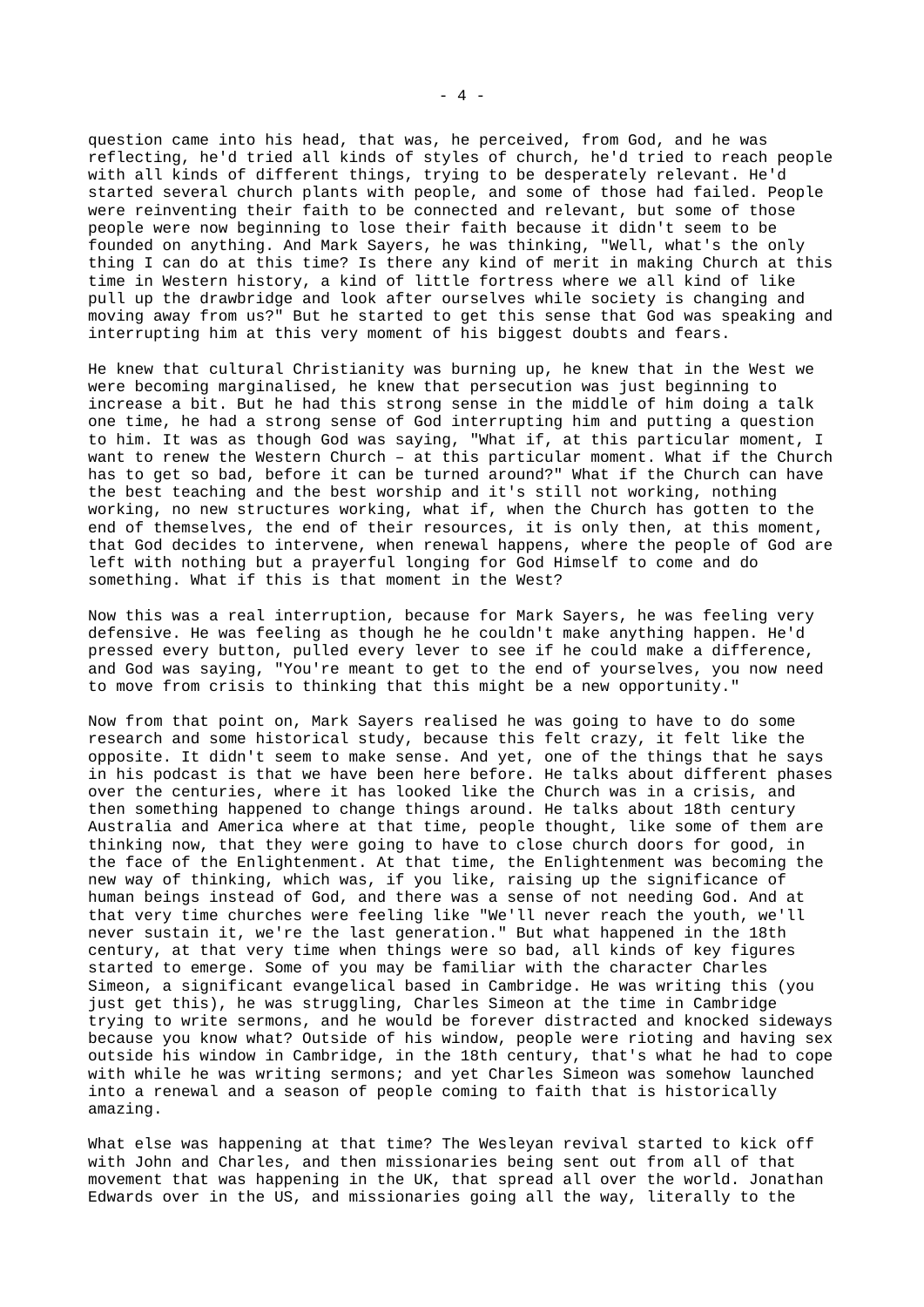ends of the earth, including Australia, and working-class missionaries in the 18th century, with very little training, being sent off on horseback, across the world, even reaching as far as New Zealand, the furthest outreaches of the world. It was like, "How did that happen? Where did that come from?" All of these these occasions were like, unpredictable, but happening just when the Church was on its knees, and at the end of itself.

This idea is a kind of picture that Mark Sayers describes as a sense of when the tide goes out. I don't know how many of you can picture this in your mind: when you're standing on the beach, particularly if it's a kind of a shallow beach that just stretches out when the tide goes out, and you can see miles and miles of sand and you can barely see the waves in the distance, you can barely hear the sea, and it's reached such a point that you think, "Oh my gosh, where's the sea?" And then you start to see in the far distance the churning of waves, and a sign of waves coming back in. Mark Sayers started to review Church history and sensed that there were different occasions where it was as though God was saying, "Get ready, the waves are coming in again." Another kind of image that might help: it's almost like the Church has breathed out as fully as it can, it's expelled itself, and breathed out that it can't go any further, and the only thing that it can do is go [breathe in deeply] and the Spirit comes, and re-animates the Church in a way that hasn't been seen for decades.

Mark Sayers was describing all of this as a way of reframing how we look at our present context in the 21st century. He poses this question to those people who are listening, and I pose it to you this evening. Think about this. When you think of the surrounding culture: secularism, post-Christianity, this pervasive sense of loss of faith, and a negative attitude to faith, the question posed is this: what if secularism and post-Christianity is far weaker than we realise? I'm just going to say that again. What if secularism and post-Christianity is far weaker than we realise? What if the Big Bad Wolf is far weaker? What if it's not just the Church that is in absolute crisis – what if secularism is in absolute crisis?

Here are some examples that something is breaking down in the West, and we know it all, because these are things that we've lived through in recent times. Think back to the divisions in the UK, over Brexit, regardless of your position on it. That was a time of enormous dissent and division in our own country. Think of the rise of Donald Trump in the US, which was a picture of a divided nation, where it was almost split down the middle in terms of people feeling disgruntled and getting behind someone who everybody else thought was entirely inappropriate. These signs are parallels to all kinds of nationalistic division that are happening all over the place in the West. People seem to be kind of retreating back into a sense of not joining in with the whole, but pulling back and wanting to be more of their own separate self: division in all kinds of different expressions of that, not a positive picture of a united world heading together in the same direction with a kind of united triumphant plan. No, a fractured West. These are signs that something is wrong with the West, not that something is working with this model of secularism: something isn't going right. That's not usually how Christians look at the world. Most people tend to have a fairly crude idea of how the philosophy of secularism has happened in the West, we kind of think it going a bit like this: "But in the distant past there were lots of people who were Christians, and then gradually after the Enlightenment people started to get a bit kind of individualistic and atheistic and gradually secularism got bigger and bigger and bigger. And now, no one's into the Christian faith." That's just not real. That is not what has really happened. In fact, one of the leading Jewish thinkers of the day has said, "Just when we thought that everyone was getting less religious, there's more religious interest climbing in all directions, including in the West."

One of the things that I'd never heard of before, that Mark Sayers talks about, is why secularism works like it does. It's based on the idea of progress. We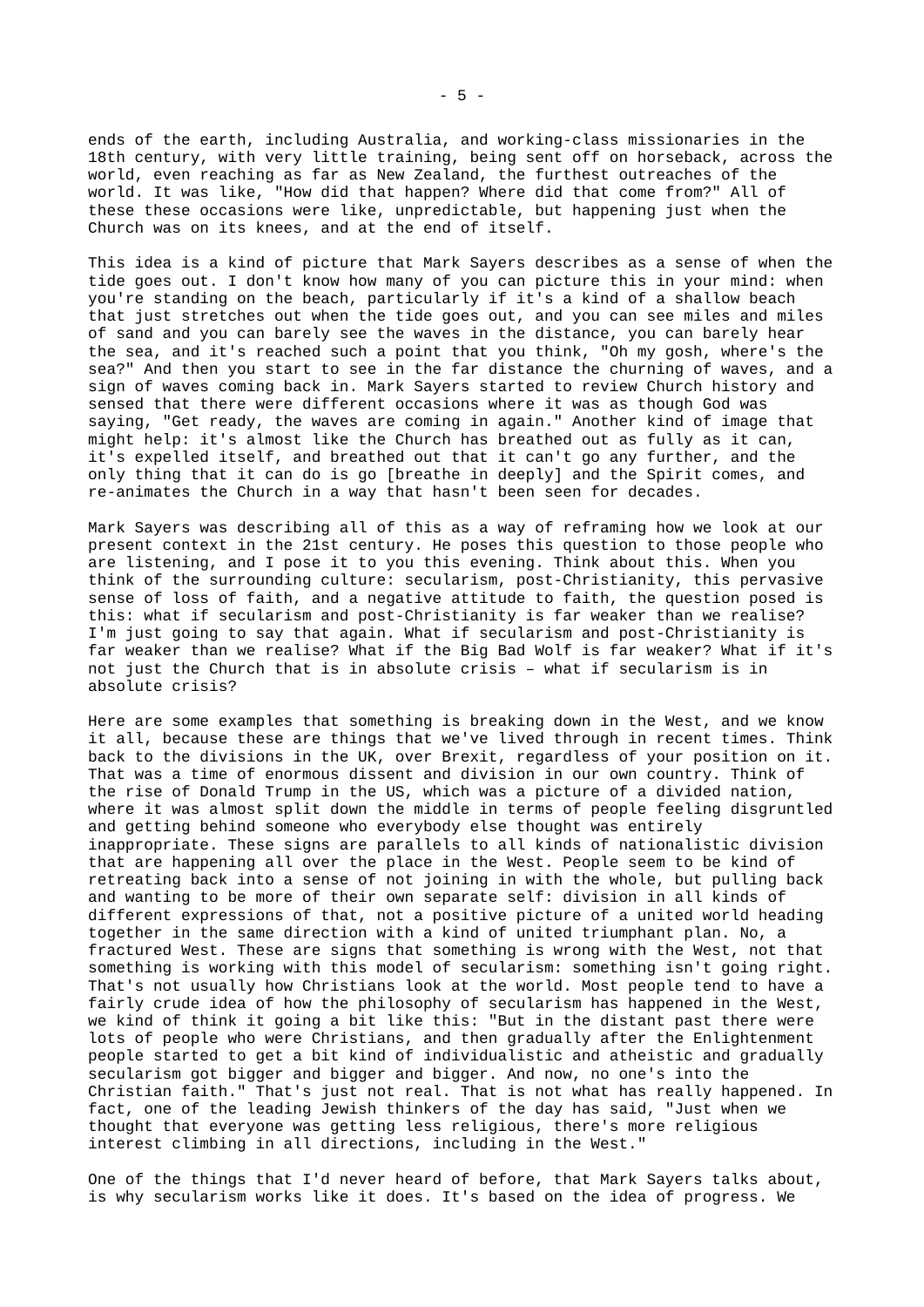talk about progress in the West as a kind of inevitability, a kind of, "We will learn from technology. we will learn from medicine, we will learn... We will triumph over all kinds of obstacles and we will arrive at some kind of Utopia. We will just get better and better and better." Mark Sayers says, ironically, secularism has derived that idea of progress from the Judeo-Christian view of reality. Did you know in other cultures, other ancient cultures from Asia, places like India, before the Christian faith, people tended to see the world and the history of the world as probably a cyclical thing, where it didn't go forward, it just went round and then back again and then back again. In fact even in Grecian times from Plato and Socrates, there was a kind of more pessimistic view that actually, we will probably sort-of like getting worse, and going down to a kind of more primitive understanding of reality. But when the Gospel came through Jesus Christ, that was actually the beginning for the first time in human history of something progressing forwards. How ironic that secularism has taken that idea and chosen to pursue it as a kind of a linear way of making everything better, but without God and in our own strength. This is the myth of the West, the idea of being inherently progressive, heading towards some kind of Utopia. Some people argue that it's almost a kind of religious belief in the West, that we should just naturally progress. And yet here we are, after two world wars, in the 21st century, with all kinds of chaos and strife rising up for the first time in a long time, and the pandemic hasn't helped: people are now beginning to think for the first time in decades, maybe there is no actual guarantee that we're heading anywhere!

Now what is the effect of this? I mean it's not articulated as plainly as that, but you can tell that some people are being thrown into a bit of a crisis. The younger generations, millennials and younger, are starting to think, "Will my future be better than my parents' or worse?" It's almost as though there are moments of doubt creeping in, that the future looks actually shaky rather than better. Of course some people are in denial, and there's a kind of "No, we'll just plough on," but quite a lot of people are beginning to scratch their heads and wondering, "Is there actually a guarantee that things will move forward?" Of course from a political point of view, we hear it every single time there's a general election in our country or in other Western nations. There's a sense of, "We just need to believe this enough, and it will happen. Come on, let's just rally the troops and press on." But those of you who are old enough to see phases come and go, you will realise that that way of thinking just isn't working. But one thing that Mark Sayers reviews when he goes around all the major cities of Europe and even America, he thinks of places like London, Paris and other places, and he's started to take note that all of the famous buildings, the civic buildings in big cities like London are modelled on what? They're modelled on Greek and Roman monuments, there's pillars everywhere, you find them in Birmingham don't you, from the Victorian age, and it's almost as though, at periods of time in the West, we have tried to harken back to some kind of golden age, and it's almost like "Come on, just like it was great back then! Let's move forwards." But it's starting to feel like that might be clutching at straws. Maybe there never was a golden age, maybe there is no guarantee of natural progression.

What should the Church be thinking at this time? Well, that's an interesting question. You will know from many times when I've spoken about the role of the Church and the future of the Church, I think quite a lot of change is necessary at this time. But the Church has probably fallen for the same deceit of secularism, because we've been caught up in this culture just like that. There is a sense in which the Church has probably sold itself to the virtues of human effort, all of our energy and all of our striving and "let's just educate everyone and let's just do it professionally, and I'm sure it'll all turn around and I'm sure it'll all work." Maybe the Church has got caught up too, in this myth of progress based not on God but in our own human initiatives and our own human abilities. You see, Mark Sayers has proposed that the secular myth is progress without the presence of God. I'll say that again, the secular myth that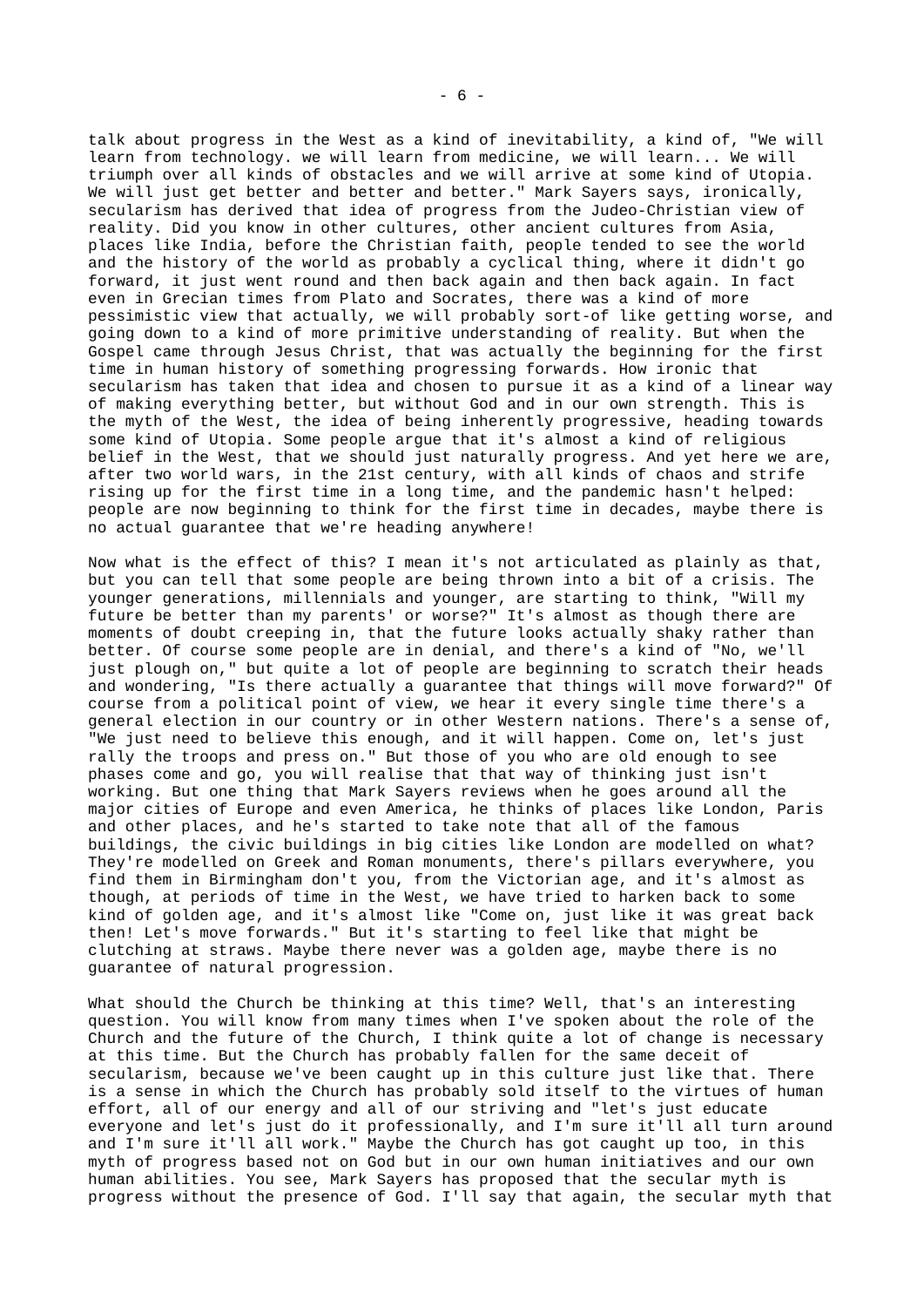drives everything is progress, but without the presence of God. It's almost like post-Christianity wants elements of the Kingdom, equality and fairness and a loving community, but Kingdom without the King. Guess what? This idea is failing, it's failing badly.

Those of you who know anything about how people have felt through the pandemic, those of you who know anything about the new topic of mental health, all the way through the age brackets, and especially in the young, mental health problems are rocketing, skyrocketing, because people are feeling unwell, unhappy, isolated, and with no hope for the future. Let me give you another particular metaphor that Mark Sayers makes reference to. You'll be familiar with the story of Babel in the Old Testament, the Tower of Babel is, I mean it's a potentially real place, maybe a ziggurat that was built at the time, but the idea of Babel is human beings come together to build their own sense of climbing to the stars, if you like, and making it big on their own. And in the account of Babel God intervenes. God intervenes and scatters all the human race, giving them all kinds of different languages so that they cannot unite around something in their own strength. There's a particular phrase that Mark Sayers proposes to do with this moment in history, now in the 21st century, and he says this, "Maybe God is flicking a Babel kill switch." Maybe God is pressing a Babel kill switch (the kill switch is the big switch that turns everything off). Maybe just at the point when the West has been pressing hard to succeed in its own strength and, "Educate, educate, educate – just solve it by our own initiatives," God is going, "No!" Click. How ironic that His presence in the world at the moment in the West may be to dismantle what human beings are trying to do in their own strength. Maybe all of this tumult and chaos and crisis is actually a sign of the presence of God in the West, but His presence dismantling things.

You see, for the Church, *if* the Church is open, *if* people are hungry for God's actual presence for Him to come as King, if God is going to be enthroned as King and His presence is going to be revered by people, He delights to come, He delights to invade, just like at Pentecost, to bring transformation and joy and unity. Pentecost is almost like the opposite of Babel. However, if people are seeking their *own* kingdom, then what happens? It seems that the presence of God comes again but this time to burn and confuse and to thwart. You see without God, the Kingdom can't come. Without God, progress is actually impossible.

This moment of time, this phase, may actually be a significant time of failure and doubt in the West, and Mark Sayers was hearing this from God for the first time, and God was saying, "This naturally creates completely new opportunities." I don't know if this is sounding crazy to you. But the first time I heard this, I had to listen to it again and again to believe that this might actually be true. But there are historical precedents for this, back to the 18th century, Diderot and Voltaire were writers and keen communicators at the time, and they thought, "Religion is going to be gone by the 19th century." Didn't happen. There was a huge awakening, even in the 20th century, there was the sense that, you know, all the cathedrals of Europe would be closed. There was one guy who was insistent that the Paris cathedral Sacré-Coeur would shut its doors by the middle of the 20th century: never happened!

You see, something seems to be happening that we might not be noticing in the West. You may not be aware of this; some of you will be, but the Gospel of Jesus Christ is absolutely running like wildfire *outside* of the West: people of all kinds of backgrounds and nationalities are actually turning to Jesus Christ in their millions around the rest of the world. And guess what? (This is another insight from Mark Sayers) Just as during the 18th century, where a lot of folks from the UK were sent into distant lands to take the Gospel in the first place, guess what's happening now? People from all these different nations are finding their way back into the West, just at a time when people are kind-of like staring at their jobs and staring at their incomes and wondering what on earth all of these possessions actually mean in the end and wondering what the meaning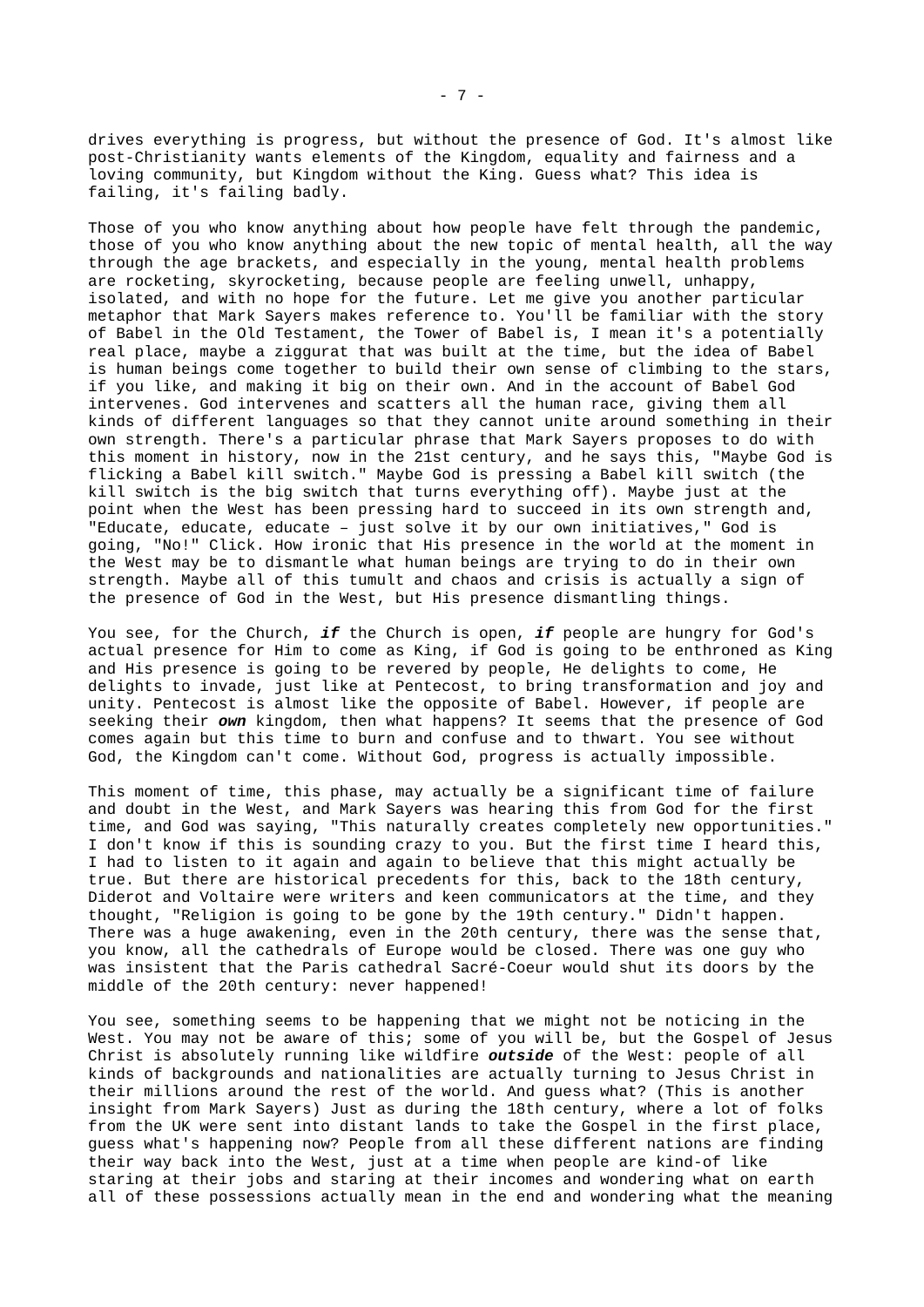of life is, if it's not to do with possessions, just at this time, who are coming to work for companies and groups and organisations in the West? People of faith from other nations.

He tells the story (Mark Sayers) of a fascinating experience he had, visiting a Maori village. This is only two years ago, visiting a Maori village, this is on the kind-of the most extreme ends of the Earth from where we are. And in this Maori village there was a bunch of Western tourists who were visiting at the time, and they're all sat round, you know, really keen to learn from these ancient cultures, and this Maori leader shows them this flag that represents the Maori tribes of that area, and he says, "There's a black mark in this flag, and it represented all of the divisions that used to be here across the Maori tribes," and then he showed them this red mark that was in their flag, their national flag. And he said, "This red, let me tell you about this red. This red is the blood of Jesus, because we heard of Jesus, and Jesus united all the tribes by forgiving us our sins and drawing us into unity with each other." And Mark Sayers is watching all of this as a tourist, looking at all of these Germans and English and Australians listening to a Maori evangelising Westerners! It was kind of bizarre to think that this Gospel message was bouncing back. Some people have called this 'The Empire Strikes Back', there's a sense in which all of these people are beginning to bring something back, these ethnicities coming to the West, who are all believers. The question Mark Sayers raises with regards to what God may do in the West is this: "Are we who are white going to join in with what God is doing through many of the people from other ethnic backgrounds?" I don't know if you're aware of this, but if you look at the statistics of churches in London, black churches in London, they are growing like wildfire. Black churches in London are growing and growing and growing, because they believe, because they're serious about their faith, because they're unswerving in their commitment to Jesus Christ.

I just want to focus again on how tangible the crisis is in the West, because you need to understand that this is a real opportunity. Like I said, at a macro level, you have signs nationally of nations fighting against nations: populism (that's what got Trump elected). The Chinese GDP is bigger than the US's right now. Okay, that's going to change the balance of how the world works at some point. So, macro, there's a problem.

But also focus in on the individual. The individual in the West is definitely in crisis. You see we stare, these days, young generations in particular, we stare at social media, we live on social media, on Instagram, on TikTok, and we see all of these beautiful lives with all of these exciting visions and these opportunities. And all that does is make us feel miserable about our own real life. Now of course everything on the social media is largely fake, but it has an effect. Another thing Mark Sayers says is that there is a significant gap that has emerged. Just imagine this, this is the kind of the mantra, the vision of the West, this is kind of ambitious trying to progress. "We can do all kinds of creative things," it says, "We're amazing, we can find meaning to selfexpression through pleasure, through choosing well." All of that's put in front of our children, often through education, through media. But meanwhile, in the real world, big business knows that humans are not actually like that. They know that humans are predictable, mostly unoriginal, that they herd as consumers, and they're very easy to manipulate, to behave in certain ways. In fact, they know that desires can be engineered. That's why they put adverts on our TVs, that's how they make money.

So you have this potent vision in the West of self-actualization. "You can do it if you just try hard enough." And then you have the reality [on the other hand] of people feeling overwhelmed by choice, and inadequate in the face of all these choices, thinking, "Well, I don't know what to choose. I don't know who to be, I don't know what to be concentrated on" and feeling increasingly broken, and mentally ill. People who diagnose what happens when there is a gap between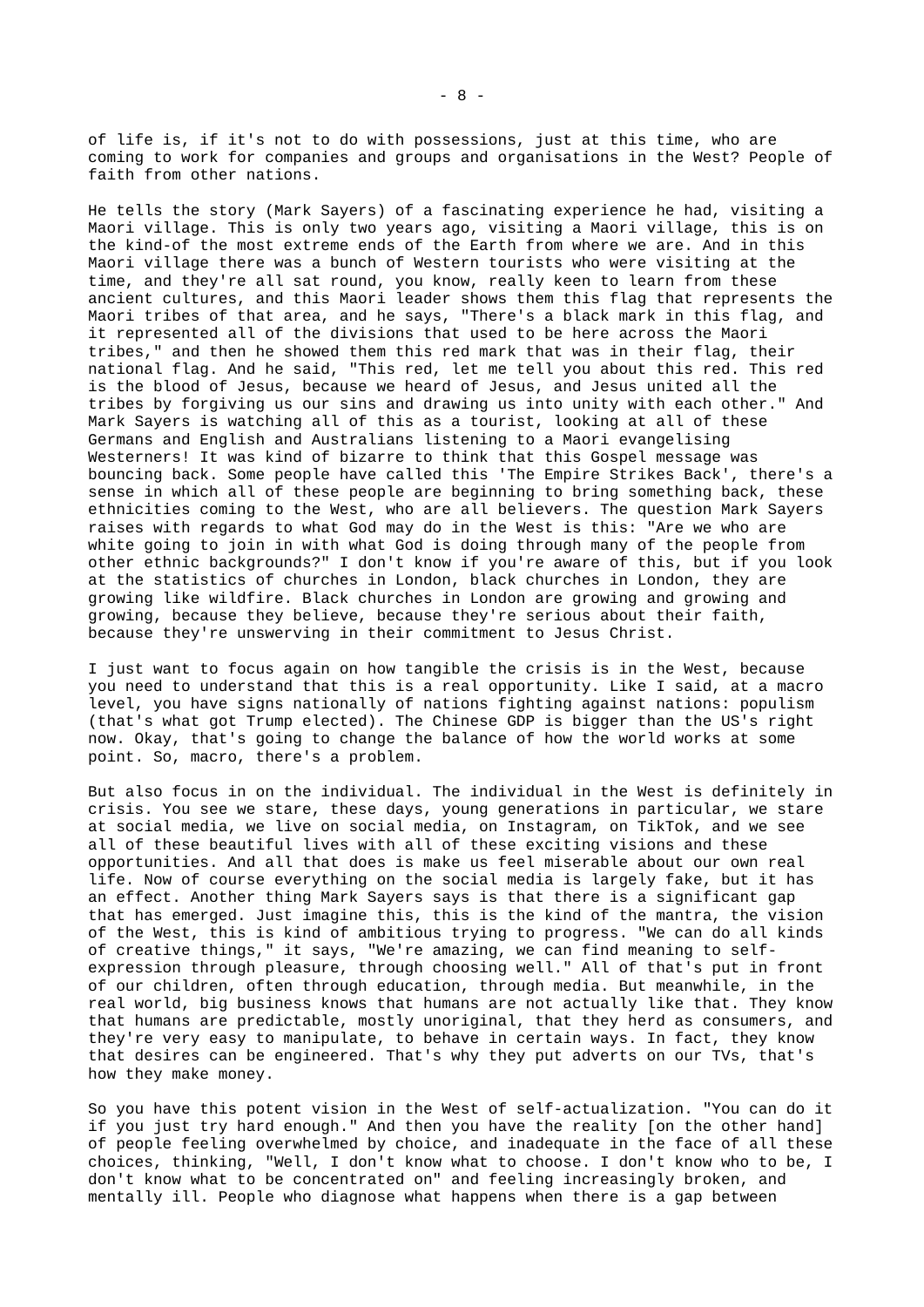aspiration and reality is 'crisis', and how does that look? Anxiety, brokenness. Did you know that in the West, the trend for households now is one person. Instead of families being the dominant household, more and more people in the West are living alone. What's going on? If the West should be progressing, why are we not getting on very well? Why are so many relationships broken? Why is there so much confusion over who we are? Why is there so much damage? You know, this sense of pursuit of pleasure and 'just express yourself' and then as a result, brokenness and even relational brokenness, or even sexual brokenness. People are limping badly in the West. It's fair to say that people in the West are feeling disconnected. It's hitting people hard.

I think we need to be honest too though. Again another insight from Mark Sayers: it's hitting the Church hard too: people in the Church are scratching their heads thinking, "Why am I so mentally unwell? Why am I feeling alone?" Some of that is to do with the Church colluding with consumerism of the West. This is where we need to start focusing on a way forward. If the West is actually in crisis, if secularism is actually much weaker than we thought, then how might this change? How might God begin to turn things around?

One phrase is this: corporate renewal (for the whole Church) begins with personal renewal. It starts with one person somewhere experiencing their doubt and their loss and their brokenness and then fully throwing themselves back on God. Think back to the 18th century with the Wesleys of this world, with the Jonathan Edwards of this world. What were they like as people? They were broken people at first, who spent time on their knees saying, "I'm at the end of myself, Lord, but come, set me on fire, change my heart, change my mind." The challenge of a West in the crisis, the challenge to the Church, is that renewal in the Church has to begin with a de-secularising of yourself. You have to become separate from this pervasive mindset that has surrounded us for decades. To some extent, the question is, has the Church been living without God for some time? Have we been self-reliant like everybody else has? Have we trusted not in God but in our pensions, in our properties, in our qualifications, in the things that we own, in how people assess us and view us, in the 'like's on Facebook? Have we capitulated to the way in which life is valued?

You see, one idea that Mark Sayers talks about is, is it possible that Western Christians want the goodies of consumerism, with a thin veneer of faith to cover the top, where it's pick-and-choose, where you choose what you believe, where if you don't like that doctrine, you'll bin it, if you like that one you'll have it? What's the effect on you as an individual? What's the effect of this on the Church? It may well be that that kind of approach is going to destroy the Church. The call of God, at this time, like with the heroes of faith in the 18th century and onwards, is that we might need to get to the end of ourselves and start again with God.

Did you know (final points) did you know, William Wilberforce the man who was famous for bringing the end of slavery in this nation, William Wilberforce, long before he got to that particular point, he was part of the Clapham sect, which was a relatively small group of very earnest pure evangelical Christians who would meet and pray, and you can read in William Wilberforce's journals extraordinary signs of personal commitment and holiness before God. There's a quote in one of his journals where he says, "Lord, how much food should I eat? How might I purify myself daily before you?" This is the kind of thing that that the saints of the past were doing long before they made significant changes in society. They were on their knees devoted to God. That's the challenge that God is setting before us now. It may be, therefore, that as we, even as a local church, sense that we've kind-of got to the end of ourselves, that we've run out of good ideas in terms of reaching out, that we feel that all we have are broken efforts, and nothing left but longing for God, maybe this is the moment when God is going to move, maybe this is the moment where we have nothing left but God Himself.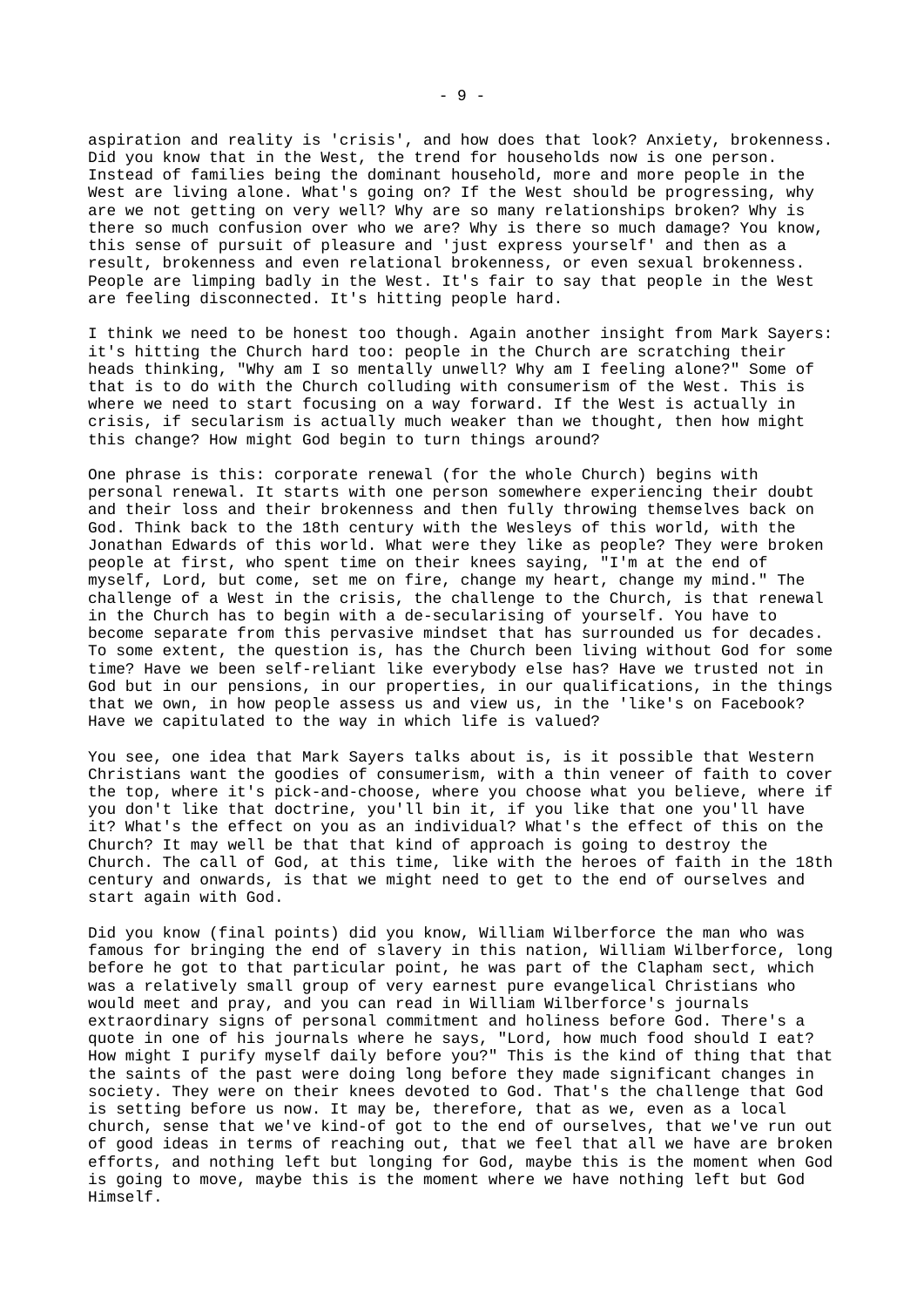Final point, again back to a story from Mark Sayers, as he was closing one of his podcasts, he talks about this rediscovery of God, reviving the Church at a time of weakness. And he went on a tour around Europe where he was finding sites and signs of revival from the past, and he made it all the way from Australia over to the UK, and he was visiting signs and sites where Wesley was. He wanted to track the story of Wesley, and he made it all the way to Wesley's house which is preserved, and it's a kind of museum now. And he and his wife were guided in to Wesley's study, and there in Wesley's very small room was a desk and a kneeling place where Wesley would pray. And as Mark Sayers was in there with his wife, he noticed, he says, I'm kind of in this room, and there's a Nigerian tour guide, someone from overseas who's a believer, guiding them around, and additionally, on this tour were two people from Korea. And the guy from Korea was wearing a T-shirt that just said the word 'Revival' across his T-shirt, which was a bit intriguing. And the Nigerian tour guide said to Mark Sayers, and everyone in the room, "Can I take it that you are Christian believers?" And they all nodded and said "yes." And this Nigerian tour guide said, "Might we pause here in Wesley's study, and might we pray." Mark Sayers thought to himself and thought this is the classic moment where you say a well turned prayer that goes something like, "O God, thank You for the history of John Wesley, and for all that he did in this land. We thank You for all of his work and all of his faith that turned so many people to You." But he didn't want to pray that. He stood there in Wesley's study, and he said, "This is a moment for bold prayer." And his prayer was this, "Lord, do it again. Lord, do it again, raise another generation. Do it again."

So I want to finish there with some prayers. I would encourage you to go to the horse's mouth and just get these podcasts, listen to them, to Portland Sessions, John Mark Comer and Mark Sayers, you'd probably get much more out of it hearing it directly from there. But I want to just encourage you to understand, God is on the move. The secular West may be a lot weaker than we thought. And maybe, just maybe God is getting the Church to a place of brokenness, vulnerability, longing for Him. This may be the moment that He wants to move. So let's pray.

Father God, we're used to running services. I'm used to doing talks, I'm used to the routines of religious life. But that's not going to change the world. All of our efforts, Lord, can turn to ash, and have turned to ash sometimes. Lord, I acknowledge getting to the end of myself. Lord, for those who are listening, I pray by Your Holy Spirit that You will help us see maybe we're at the end of ourselves. Lord Jesus, would You open our eyes to the presence and glory of God. Would You take our eyes off ourselves. Would You take our eyes off the Big Bad Wolf of secularism, which may be nothing to be afraid of at all. And would You cause us to gaze into the face of the Lord Jesus Christ.

Lord, we pray that You would do something in this time that can only be done with broken believers, that can only be done with people who know they are at the end of themselves. Lord, we humbly pray in Your name, do it again. Amen.

Okay, we're going to have a final song now. Use this song to praise God, but also to reflect, perhaps, on some of the things I've said. If you need to go back to the podcast, you know where to  $g0<sup>1</sup>$  $g0<sup>1</sup>$  $g0<sup>1</sup>$ , or just re-listen to this, I hope it was coherent. I don't know if it was, but I'm going to finish with this song, and then we'll go into our end video. So God bless you, thank you very much for listening. We'll finish with the final song.

<span id="page-9-0"></span>1 One way to access the sessions is with these 2 links: <https://bridgetown.church/teaching/this-cultural-moment/the-portland-sessions-part-1/> <https://bridgetown.church/teaching/this-cultural-moment/the-portland-sessions-part-2/> (scroll down the page in each case for the audio)